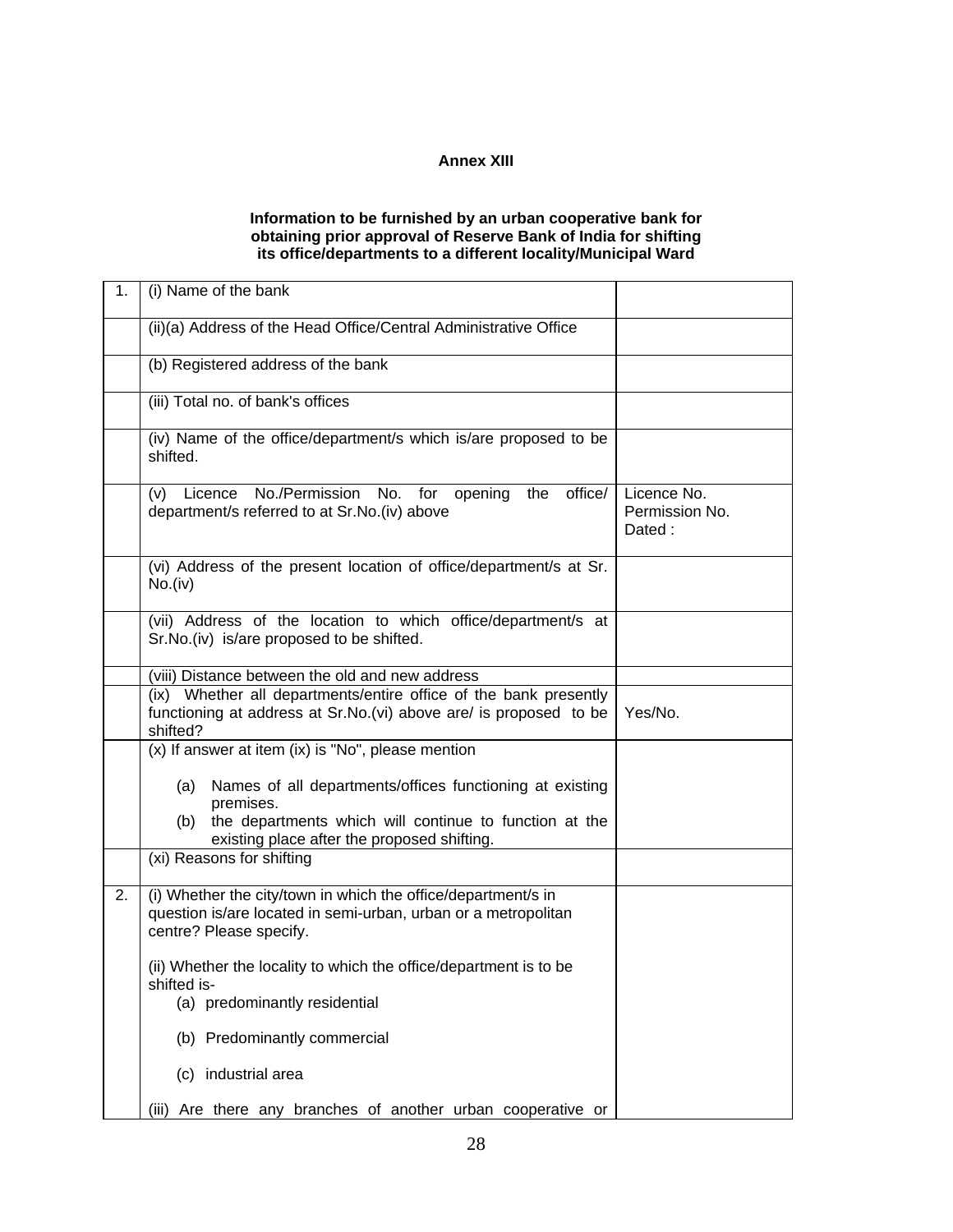|    | commercial bank within 400 meters from the new location ? If so,<br>details (i.e. their names and distances from the new location)                                                                                                                          |                                     |
|----|-------------------------------------------------------------------------------------------------------------------------------------------------------------------------------------------------------------------------------------------------------------|-------------------------------------|
|    | (iv) Is any other urban cooperative or commercial bank also<br>located in the same building to which the office/ department is<br>proposed to be shifted or in a building adjoining or opposite to it? If<br>so, give details.                              |                                     |
|    | (If answer to items (iii) or (iv) is "yes", please enclose a sketch-<br>map showing location of (i) existing and proposed premises, and<br>(ii) other banks within 400 meters of the existing and proposed<br>premises).                                    |                                     |
|    | (v) @ The bank may conduct a quick survey of the area to which it<br>proposes to shift its office, and enclose a survey report indicating-                                                                                                                  |                                     |
|    | (a) Population of the area                                                                                                                                                                                                                                  |                                     |
|    | (b) Geographical limits of the area                                                                                                                                                                                                                         |                                     |
|    | (c) No. of offices of urban coop. and commercial banks in the area<br>(Mention names of the banks)                                                                                                                                                          |                                     |
|    | $@$ The information against item $2(v)$ is to be submitted only in<br>cases of shifting of a branch (or, banking departments of a branch)<br>to another locality. The information is not to be submitted in cases<br>of shifting of administrative offices. |                                     |
|    | (d) Types of economic activities carried on in the area                                                                                                                                                                                                     |                                     |
|    | (e) Existing level of banking business of the branch, which is<br>proposed to be shifted.                                                                                                                                                                   |                                     |
|    | (f) Type/s of fresh banking business expected at the new location.                                                                                                                                                                                          | $($ ₹ lakh $)$                      |
|    | (g) Total volume of banking business expected at the end of 2<br>years from shifting-                                                                                                                                                                       | Deposits<br>Advances                |
|    | <b>Old Business</b>                                                                                                                                                                                                                                         |                                     |
|    | <b>New Business</b>                                                                                                                                                                                                                                         | $($ ₹ lakh)<br>Deposits<br>Advances |
|    | Total :-                                                                                                                                                                                                                                                    |                                     |
|    | (vi) Please enclose a map indicating the location/ boundaries of<br>the proposed locality.                                                                                                                                                                  |                                     |
| 3. | (i) Whether the bank proposes to acquire the premises on<br>lease/rent or on ownership or construct own building?                                                                                                                                           |                                     |
|    | (ii) In case of purchase/self-construction-                                                                                                                                                                                                                 |                                     |
|    | (a) Whether the bank has obtained permission/applied to the<br>Registrar of Coop. Societies for investment of funds?                                                                                                                                        |                                     |
|    | (b) If so, please indicate reference No./date of such letter and                                                                                                                                                                                            |                                     |